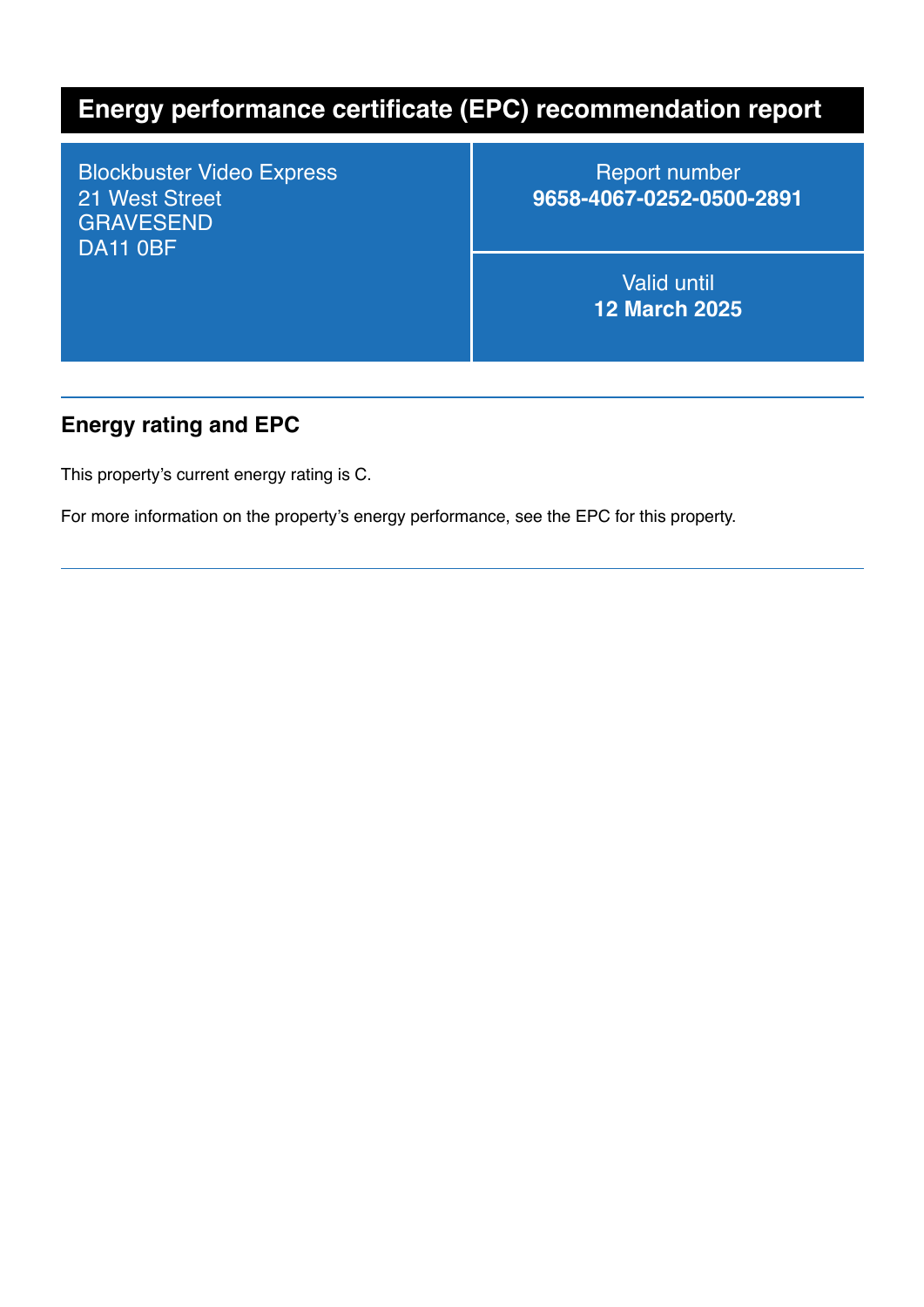### **Recommendations**

Make these changes to improve the property's energy efficiency.

Recommended improvements are grouped by the estimated time it would take for the change to pay for itself. The assessor may also make additional recommendations.

Each recommendation is marked as low, medium or high. This shows the potential impact of the change on reducing the property's carbon emissions.

#### Changes that pay for themselves within 3 years

| <b>Recommendation</b>                                                                              | <b>Potential</b><br>impact |
|----------------------------------------------------------------------------------------------------|----------------------------|
| Consider replacing T8 lamps with retrofit T5 conversion kit.                                       | Medium                     |
| Introduce HF (high frequency) ballasts for fluorescent tubes: Reduced number of fittings required. | Low                        |
| Changes that pay for themselves in more than 7 years                                               |                            |
| Recommendation                                                                                     | <b>Potential</b><br>impact |
| Add time control to heating system.                                                                | Low                        |
| Add optimum start/stop to the heating system.                                                      | Low                        |
| Consider installing building mounted wind turbine(s).                                              | Low                        |
| Consider installing solar water heating.                                                           | Low                        |
| Some windows have high U-values - consider installing secondary glazing.                           | Medium                     |

## **Property and report details**

| Report issued on            | 13 March 2015                              |
|-----------------------------|--------------------------------------------|
| Total useful floor area     | 403 square metres                          |
| <b>Building environment</b> | Air Conditioning                           |
| Calculation tool            | NES Ltd, SBEM Online, v1.4, SBEM, v5.2.d.2 |